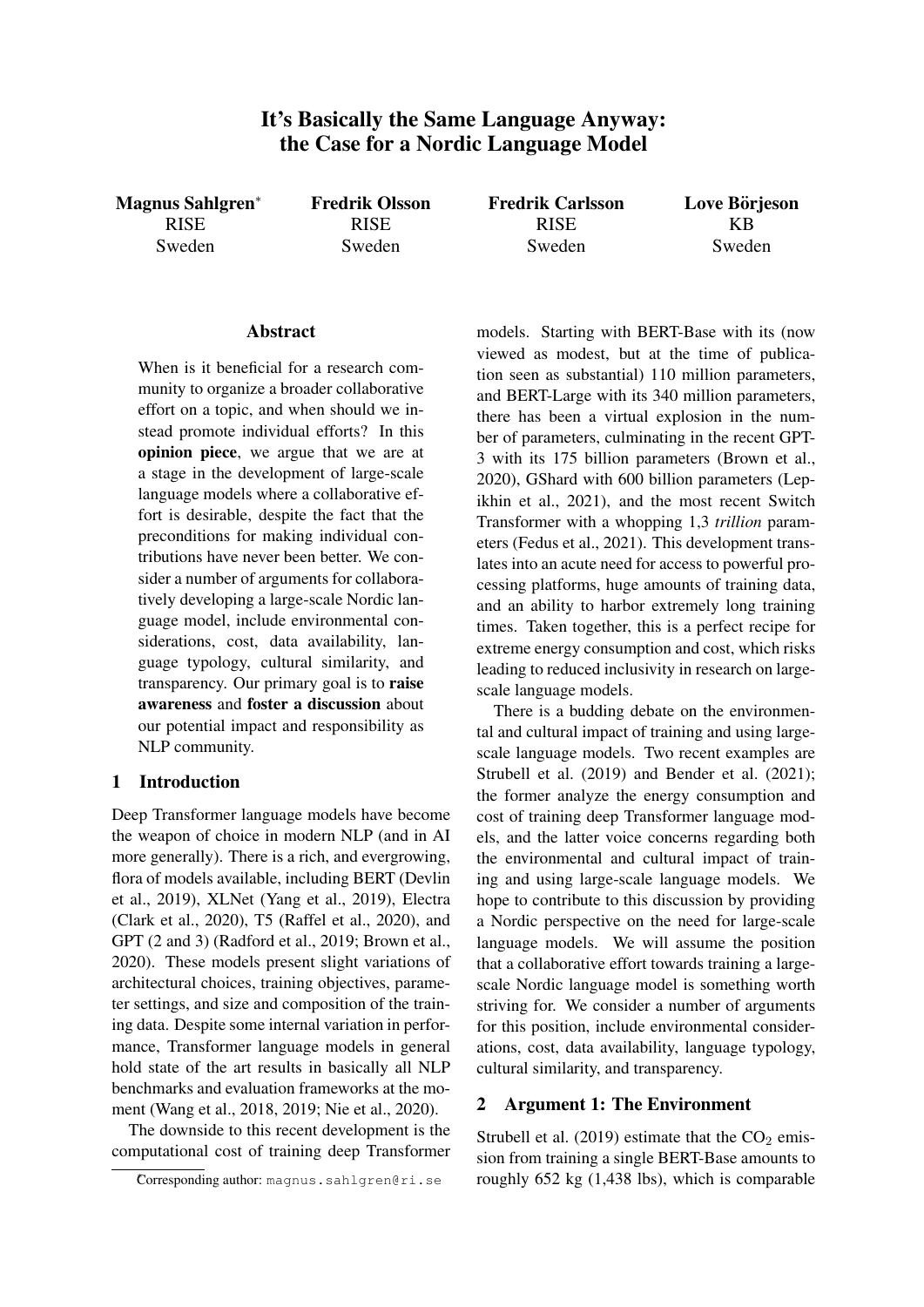to a flight between San Fransisco and New York, or the average emissions resulting from electricity and heating for one person for one year in Stockholm.<sup>1</sup> This is something of a best-case scenario; the authors also calculate that training a BERT-Large with neural architecture search emits something like  $284$  *tonnes* of  $CO<sub>2</sub>$ , which is roughly equivalent to the emissions of 56 average persons, throughout a year. An interesting question thus becomes: how much  $CO<sub>2</sub>$  emission has been produced as a result of the current development in NLP?

It is of course impossible to get an accurate count on this, but one way to approximate an answer might be to consider how many models have been trained in the world so far. We obviously cannot know this either, but we might be able to get an idea by looking at the number of models published in open source libraries. Luckily, much of the recent development is centered around one such library: the Transformers library of the company Hugging Face.<sup>2</sup> The Transformers library contains (at the time of submission) more than 6,800 models covering a total of 250 languages. A survey carried out by Benaich and Hogarth in the fall of 2020 claims that more than 1,000 companies are using the Transformers library in production, and that it has been installed more than 5 million times.<sup>3</sup>

6,800 models times a low estimate of 652 kg of  $CO<sub>2</sub>$  sums to 4,434 tonnes of  $CO<sub>2</sub>$  emissions. This is of course an extremely unreliable estimate. Many of the models uploaded to the Transformers library are merely finetuned and not trained from scratch (we have not been able to quantify this proportion). On the other hand, many of the uploaded models are significantly larger than BERT-Base, and one can assume that only a fraction of models that are built are actually uploaded to the Transformers model repository. By comparison, the average Swedish citizen emits around 8 tonnes of  $CO<sub>2</sub>$  per year,<sup>4</sup> while RISE (the Research Institutes of Sweden) with approximately 2,800 employees emitted a total of 1,287 tonnes  $CO<sub>2</sub>$  during 2019 according to the 2019 annual report.

Counting only the Nordic models uploaded to Hugging Face, there are (at the time of submis-

| Language          | Number of models |
|-------------------|------------------|
| Swedish           | 215              |
| Danish            | 43               |
| Norwegian         | 33               |
| <b>Icelandic</b>  | 28               |
| Norwegian Bokmål  | 12               |
| Norwegian Nynorsk | 12               |
| Faroese           | 11               |

Table 1: Number of language models available for the Nordic languages via Hugging Face's Transformers library (at the time of submission).

sion) a total of 354 models for the Nordic languages (see Table 1). Based on the assumptions in Strubell et al. (2019), this amounts to more than 230 tonnes of  $CO<sub>2</sub>$ . By comparison, Anthony et al. (2020) estimates (using slightly different assumptions than Strubell et al. (2019)) that training GPT-3 resulted in at least 85 tonnes of  $CO<sub>2</sub>$  emission. Although these estimates are not directly comparable, they indicate that a focused effort to produce a large-scale Nordic language model may lead to a smaller carbon footprint than the current development where we see a steady increase in the number of monolingual models.

# 3 Argument 2: Cost

It is anything but cheap to train large-scale language models. The cost for performing a single training pass for the largest T5 model is estimated to be \$1, 3 million (Sharir et al., 2020), while training GPT-3 is estimated at around  $$4, 6$  million.<sup>5</sup> To put these numbers into perspective, the average project funding in the EU Horizon 2020 program is estimated to be around  $\$2$ , 1 million,<sup>6</sup> while the average national research project is typically not more than around \$150 *thousand*. <sup>7</sup> This means that, unless you happen to be in the possession of a sizeable computing infrastructure, training models on this scale will be out of the question for most researchers.

However, even with access to suitable GPUs, it is not obvious that it will be possible to train a model on the required scale. Li (2020) estimates

<sup>1</sup>www.regionfakta.com

<sup>2</sup>https://github.com/huggingface/ transformers

<sup>3</sup>https://www.stateof.ai/ (slide 127)

<sup>4</sup>www.naturvardsverket.se

<sup>5</sup>lambdalabs.com/blog/demystifying-gpt-3/

<sup>6</sup>accelopment.com/blog/lessons-learntfrom-horizon-2020-for-its-final-2 years/

 $7<sub>vr.se/soka-finansiering/beslut/2020-</sub>$ 09-08-humaniora-och-samhallsvetenskap. html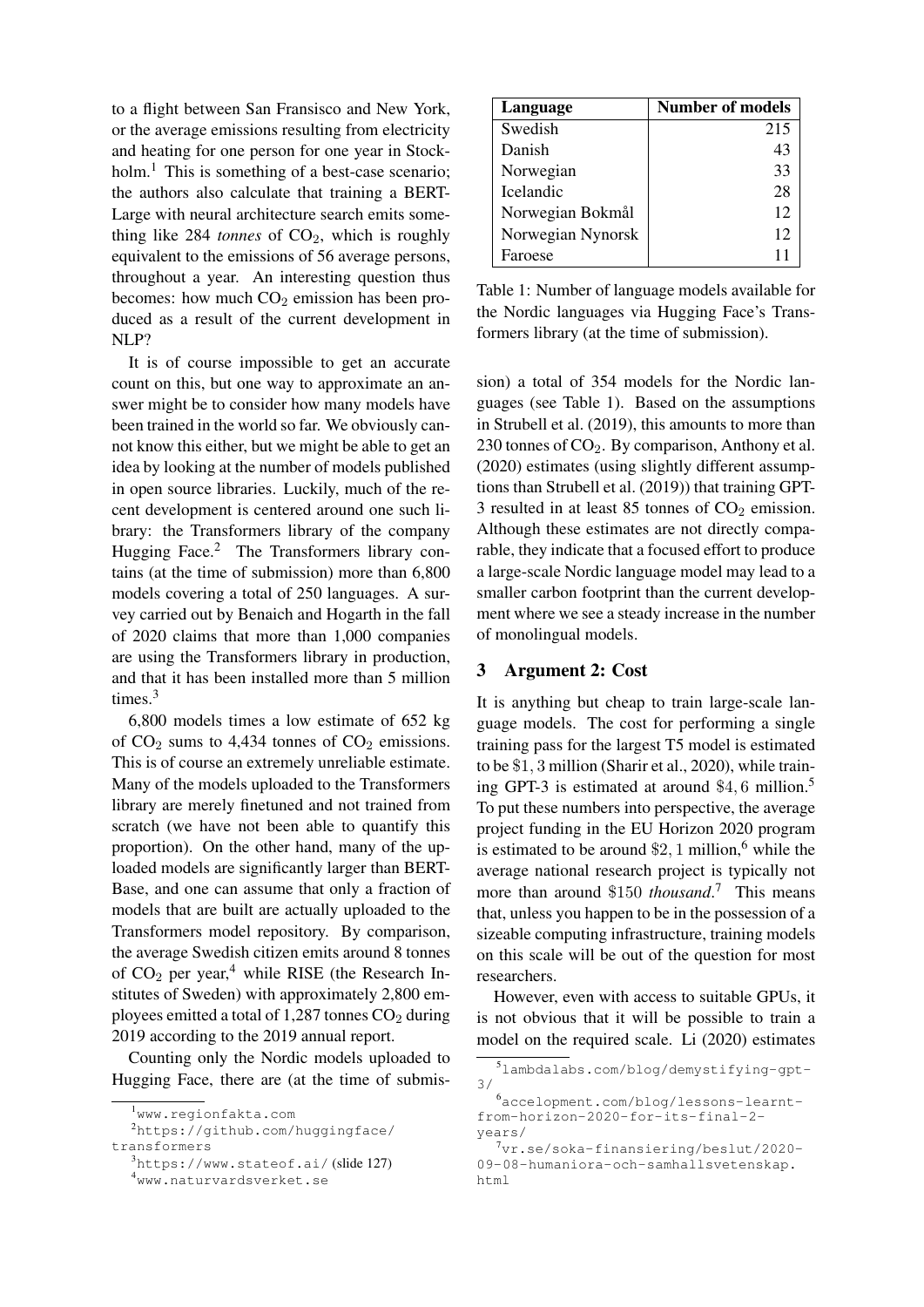that performing a single training run with the full GPT-3 using an NVIDIA Tesla V100 GPU at its theoretical max speed would require 355 years. Assuming access to an NVIDIA DGX-1, which features 8 V100 GPUs, we would still need 44 years to build a replica of GPT-3. The cost of buying a DGX-1 machine is around \$129 thousand – i.e. roughly the size of an average national research project.

The sizeable cost (monetary as well as temporal) required to build a large-scale language model effectively excludes a large proportion of the NLP community from training models. This may not be entirely negative, considering the environmental concerns raised in the previous section, but it would be desirable if the production of large-scale language models was more inclusive and collaborative, with transparency and the possibility to influence the procedure even by smaller research groups. A communal effort would not only enable more researchers to have an influence on the model design, but it may also lead to broader usage of the resulting model, thereby reducing the need to constantly build new small (and probably not very useful) models.

## 4 Argument 3: Data Size and Transfer

It is a known fact that bigger training data leads to improved performance when using statistical learning methods in NLP (Banko and Brill, 2001; Sahlgren and Lenci, 2016). This has been eminently well demonstrated in the context of language models by the recent improvements using models that have been trained on very large data samples (Raffel et al., 2020; Brown et al., 2020). It is a fascinating question whether there *at all* exists sufficiently large text data to build native models for all Nordic languages.

Considering the biggest Nordic language Swedish as an example, Sweden has legal deposit laws installed in 1661 for everything printed. During the the twentieth century it was gradually extended to include sound, moving images and computer games and electronic material. The law for legal deposit of electronic material was added in 2012. As a result, the National Library of Sweden (KB), has vast and ever growing collections, closing in on 26 Petabyte of data.

Though only a fraction of the collections are digitized, the digital collections are nonetheless substantial. KB, through its data lab (KBLab), works continuously to assembly corpora of Swedish texts and to make them available for modeling. The latest corpus of cleaned, edited, raw Swedish text is just over 104 GB of size (corresponding to approximately 1,4 billion sentences and 18,2 billion words). The sources for this corpus are: Swedish Wikipedia 2 GB; Governmental texts 5 GB; Electronic publications 0,4 GB; Social media 5GB; Monographs 2GB, and; Newspapers 90 GB. The corpus currently under construction increases primarily the share of born digital text from legal electronic deposits and is expected to be around 1 TB of cleaned, edited, raw Swedish text (thus approximately 14 billion sentences and 182 billion words). The upper limit (in terms of size) for subsequent corpora is expected to be between 2−5 TB, depending on the possibilities to transcribe spoken Swedish present in the KB collections.

The situations in the other Nordic countries are similar, relative to the size of the population in the respective countries. There are consequently extensive Danish and Norwegian collections available, whereas the text/data resources in Iceland and Faroe Islands are expected to be substantially smaller. Combining *all* Nordic text resources would likely lead to a fairly substantial data source, likely on the order of Terabytes.

The data conditions for the larger Nordic languages look promising even when considered individually, but it is not obvious that there even exists enough data to train native large-scale models in the smaller Nordic languages. Fortunately, it has been demonstrated that multilingual models improve the performance for languages with less available training data, due to transfer effects (Conneau et al., 2020). In particular, the transfer effects seems to be specifically beneficial for typologically similar languages (Karthikeyan et al., 2020; Lauscher et al., 2020). It is thus likely that in particular Icelandic and Faroese would benefit from a joint Nordic language model.

## 5 Argument 4: Typology

The Nordic languages belong to one of three Germanic language groups, also referred to as North Germanic languages (in addition to West and now extinct East Germanic). The North Germanic language group is further divided into two branches: East Scandinavian languages, which includes Swedish and Danish, and West Scandina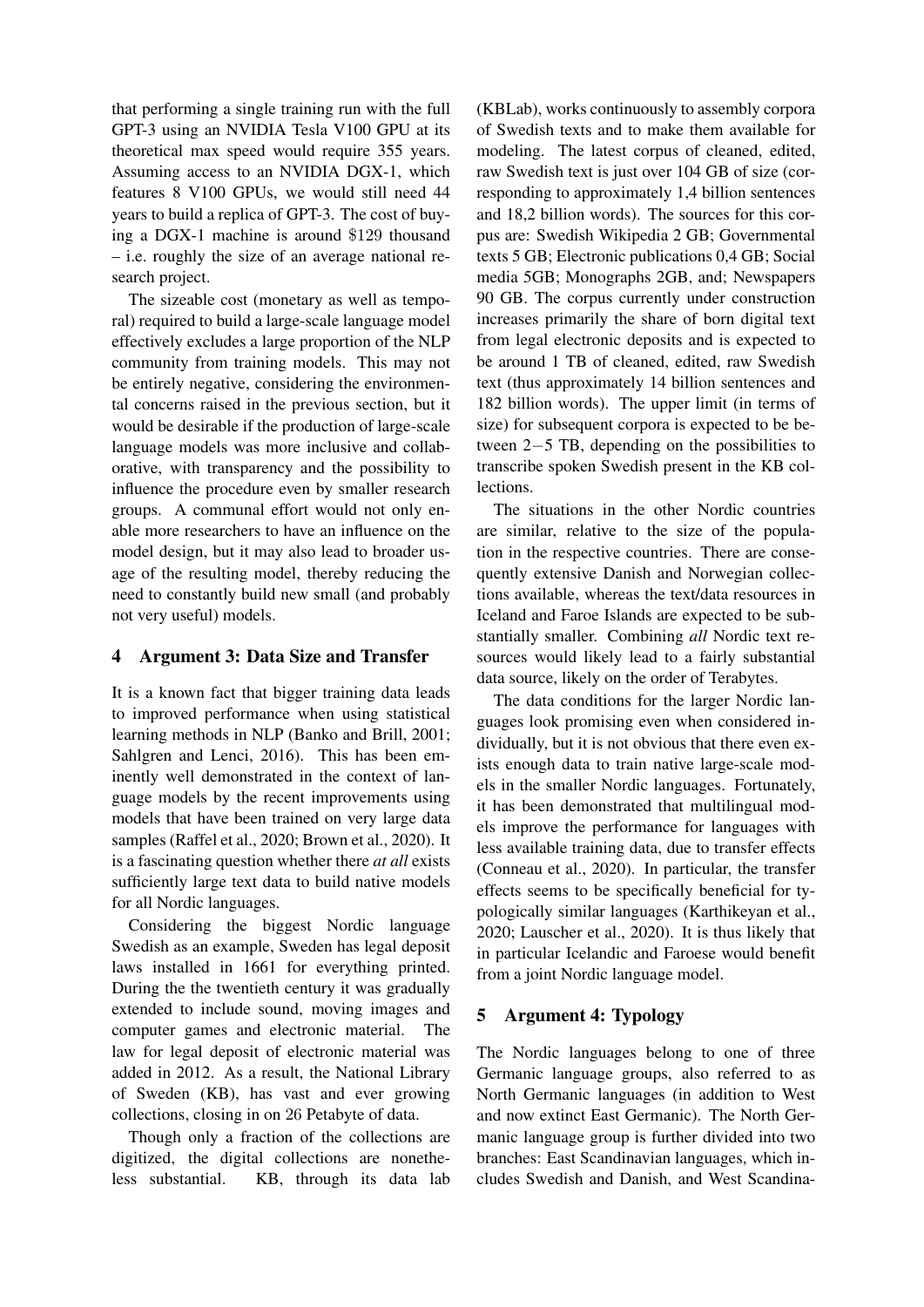vian languages, which contains Norwegian, Icelandic and Faroese. This genealogical categorization is sometimes contrasted with a distinction based on mutual intelligibility, which separates Continental Scandinavian (Swedish, Norwegian and Danish) from Insular Scandinavian (Icelandic and Faroese).

The Nordic languages are so similar from a typological perspective that the language boundaries have been, if not in dispute, at least subject to some discussion (Stampe Sletten et al., 2005). The difference between dialects *within* the Nordic languages is in some cases probably larger than the difference *between* the languages. A telling example is the difference between Norwegian Bokmål, which is very similar to Danish and as such is categorized as an East Scandinavian language, and Nynorsk, which is categorized as a West Scandinavian language. Another example is the difference between Jamtlandish (or Jamska, a dialect spoken in the Swedish region Jämtland, which is categorized as a West Scandinavian language) and standard Swedish (which is East Scandinavian).

From a typological perspective, it thus makes sense to entertain the idea of a joint North Germanic language model, in particular when considering the potential for transfer effects to the smaller Nordic languages. Of course, one can always ask whether we should not aim for a combined Germanic model instead? There will probably be something like an order of magnitude more data available if we consider *all* Germanic languages rather than just the Nordic ones. However, one can expect diminishing returns by adding more data at some point, and it is an interesting (and, as far as we are aware, open) question what is the trade-off between language similarity and data size?

### 6 Argument 5: Culture

Bender et al. (2021) raise concerns about the considerable anglocentrism of current language models. We agree that this is potentially problematic; most current models are trained on data harvested from the Internet, which we know is produced by certain demographies, and as such is not representative of the general population. $8 \text{ A}$  consequence of this is that current language models only encode the perspectives of certain groups of people, and these people tend to *not* belong to marginalized groups. It is well-known that language models encode biases and prejudice that may be problematic (Bordia and Bowman, 2019; May et al., 2019).

Anglocentrism is not necessarily a disqualifying factor for the Nordic countries, some of which (such as Sweden) is sometimes considered to be among the most Americanized countries in the world ( $\text{Åsard}$ , 2016; Alm, 2003). We generally listen to the same type of music, watch the same type of movies, and watch the same type of TVshows. We don't, however, have similar political systems (as demonstrated by recent events). By contrast, there is arguably no (significant) difference in culture, politics, or economics between the Nordic countries. In fact, there are probably more cultural differences *within* the countries than between.

A relevant question is how to also include minority languages from other language families, such as Sámi. A natural suggestion for this specific case is to consider a Uralic language model, which would include languages such as Finnish, Hungarian, Estonian, as well as the smaller languages Erzya, Moksha, Mari, Udmurt, Sámi, and Komi.

## 7 Argument 6: Transparency

The largest concurrent language models are not publicly available. Few have probably missed the controversy surrounding the initial decision of Open AI to *not* release GPT-2 due to concerns of adversarial usages.<sup>9</sup> As we know, GPT-2 was eventually released in full, and there are now GPT-2 models available in many other languages. The original GPT-3 model is however not yet openly available (*Open* AI is beginning to look like a misnomer), but there are several open-source efforts to provide competing, or at least alternative, models.10,11

This lack of transparency obviously limits the ability for other researchers not only to investigate this type of model, but also to contribute to its future development. A collaborative Nordic effort would ensure inclusivity in the development, as well as accessibility to the final model.

<sup>8</sup>https://www.pewresearch.org/internet/ fact-sheet/social-media/

<sup>9</sup>openai.com/blog/better-languagemodels/

<sup>10</sup>github.com/EleutherAI/gpt-neo

<sup>11</sup>github.com/sberbank-ai/ru-gpts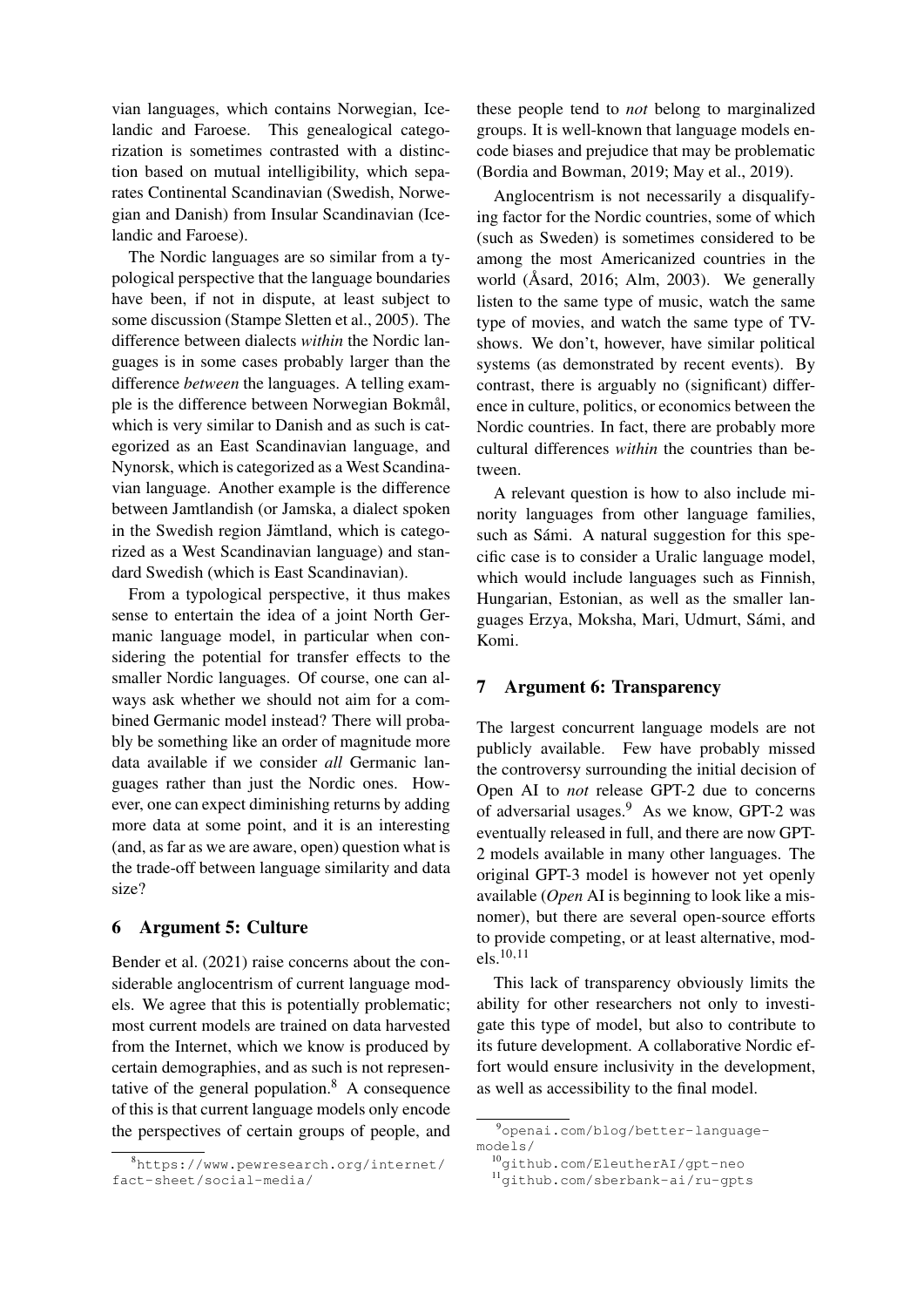### 8 Conclusions

Based on the considerations raised in this paper, we argue that we – the Nordic NLP community – should work together to build a truly largescale Nordic language model, for the Nordic languages, by Nordic researchers. We believe that such a resource will be extremely beneficial for Nordic NLP, and that it will have the potential to reduce the environmental impact of continuously training new models.

#### References

- Martin Alm. 2003. America and the future of sweden: Americanization as controlled modernization. *American Studies in Scandinavia*, 35(2):64–72.
- Lasse F. Wolff Anthony, Benjamin Kanding, and Raghavendra Selvan. 2020. Carbontracker: Tracking and predicting the carbon footprint of training deep learning models. In *ICML Workshop on Challenges in Deploying and monitoring Machine Learning Systems*.
- E. Åsard. 2016. *Det blågula stjärnbaneret: USA:s närvaro och inflytande i Sverige*. Carlssons.
- Michele Banko and Eric Brill. 2001. Scaling to very very large corpora for natural language disambiguation. In *Proceedings of the 39th Annual Meeting on Association for Computational Linguistics*, ACL '01, page 26–33, USA. Association for Computational Linguistics.
- Emily Bender, Timnit Begru, Angelina McMillan-Major, and Shmargaret Shmitchell. 2021. On the dangers of stochastic parrots: Can language models be too big? In *FAccT '21*.
- Shikha Bordia and Samuel R. Bowman. 2019. Identifying and reducing gender bias in word-level language models. In *Proceedings of the 2019 Conference of the North American Chapter of the Association for Computational Linguistics: Student Research Workshop*, pages 7–15, Minneapolis, Minnesota. Association for Computational Linguistics.
- Tom B. Brown, Benjamin Mann, Nick Ryder, Melanie Subbiah, Jared Kaplan, Prafulla Dhariwal, Arvind Neelakantan, Pranav Shyam, Girish Sastry, Amanda Askell, Sandhini Agarwal, Ariel Herbert-Voss, Gretchen Krueger, Tom Henighan, Rewon Child, Aditya Ramesh, Daniel M. Ziegler, Jeffrey Wu, Clemens Winter, Christopher Hesse, Mark Chen, Eric Sigler, Mateusz Litwin, Scott Gray, Benjamin Chess, Jack Clark, Christopher Berner, Sam Mc-Candlish, Alec Radford, Ilya Sutskever, and Dario Amodei. 2020. http://arxiv.org/abs/2005.14165 Language models are few-shot learners.
- Kevin Clark, Minh-Thang Luong, Quoc V. Le, and Christopher D. Manning. 2020. Electra: Pretraining text encoders as discriminators rather than generators. In *International Conference on Learning Representations*.
- Alexis Conneau, Kartikay Khandelwal, Naman Goyal, Vishrav Chaudhary, Guillaume Wenzek, Francisco Guzmán, Edouard Grave, Myle Ott, Luke Zettlemoyer, and Veselin Stoyanov. 2020. https://doi.org/10.18653/v1/2020.acl-main.747 Unsupervised cross-lingual representation learning at scale. In *Proceedings of the 58th Annual Meeting of the Association for Computational Linguistics*, pages 8440–8451, Online. Association for Computational Linguistics.
- Jacob Devlin, Ming-Wei Chang, Kenton Lee, and Kristina Toutanova. 2019. BERT: Pre-training of deep bidirectional transformers for language understanding. In *Proceedings of the 2019 Conference of the North American Chapter of the Association for Computational Linguistics: Human Language Technologies, Volume 1 (Long and Short Papers)*, pages 4171–4186, Minneapolis, Minnesota. Association for Computational Linguistics.
- William Fedus, Barret Zoph, and Noam Shazeer. 2021. http://arxiv.org/abs/2101.03961 Switch transformers: Scaling to trillion parameter models with simple and efficient sparsity.
- K Karthikeyan, Zihan Wang, Stephen Mayhew, and Dan Roth. 2020. Cross-lingual ability of multilingual bert: An empirical study. In *International Conference on Learning Representations*.
- Anne Lauscher, Vinit Ravishankar, Ivan Vulic, and ´ Goran Glavaš. 2020. From zero to hero: On the limitations of zero-shot language transfer with multilingual Transformers. In *Proceedings of the 2020 Conference on Empirical Methods in Natural Language Processing (EMNLP)*, pages 4483–4499, Online. Association for Computational Linguistics.
- Dmitry Lepikhin, HyoukJoong Lee, Yuanzhong Xu, Dehao Chen, Orhan Firat, Yanping Huang, Maxim Krikun, Noam Shazeer, and Zhifeng Chen. 2021. {GS}hard: Scaling giant models with conditional computation and automatic sharding. In *International Conference on Learning Representations*.
- Chuan Li. 2020. Openai's gpt-3 language model: A technical overview. https://lambdalabs. com/blog/demystifying-gpt-3/. Accessed: 2021-02-05.
- Chandler May, Alex Wang, Shikha Bordia, Samuel R. Bowman, and Rachel Rudinger. 2019. On measuring social biases in sentence encoders. In *Proceedings of the 2019 Conference of the North American Chapter of the Association for Computational Linguistics: Human Language Technologies, Volume 1 (Long and Short Papers)*, pages 622–628, Minneapolis, Minnesota. Association for Computational Linguistics.